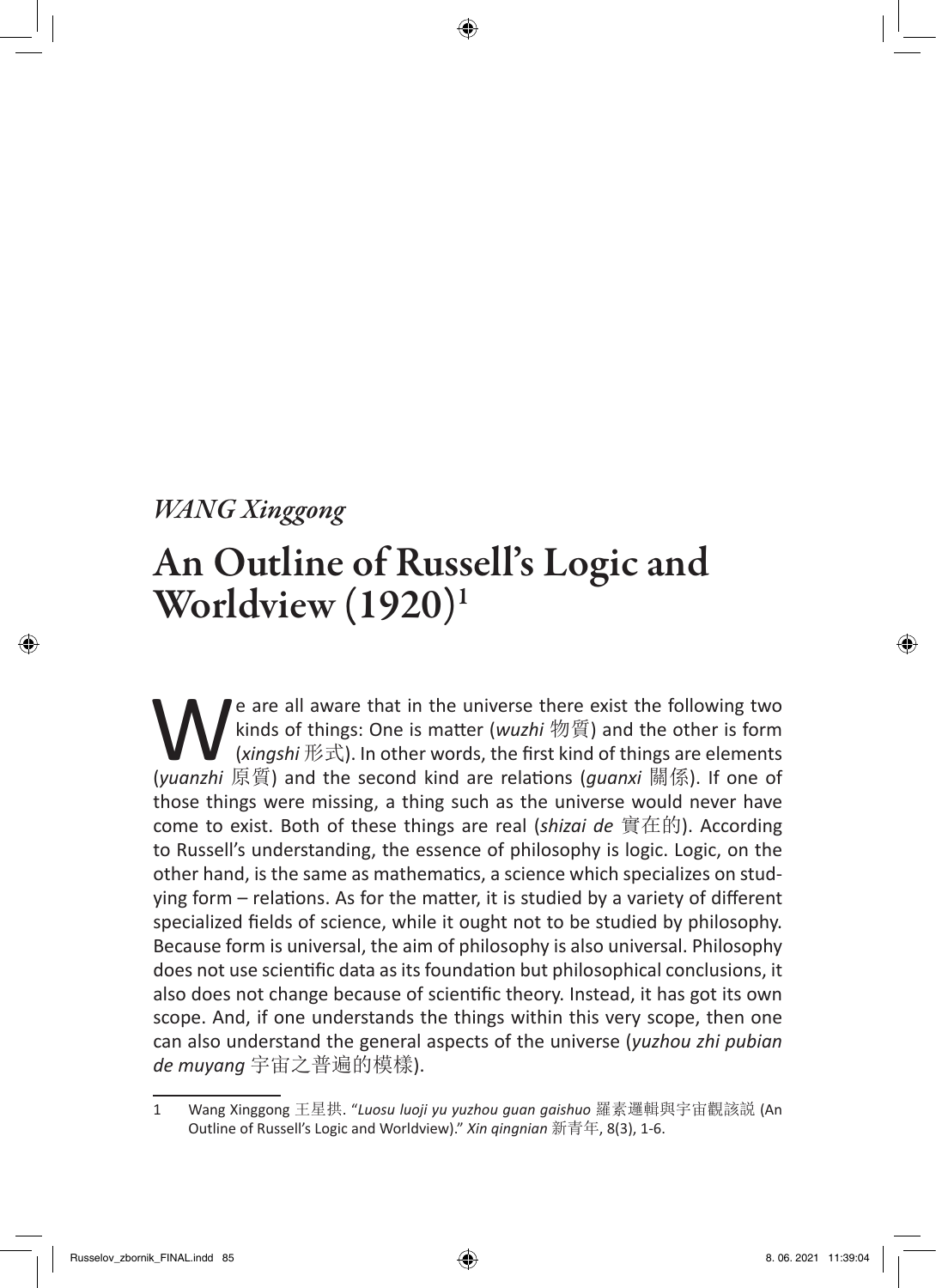First, we shall raise an example, with which we shall try to explain the realness of these form – relations (as studied in philosophy). When, for example, I say: "I am in this house" (*wo shi zai zhe jian ju li* 我是在這間居裏) there is no doubt that "I" (*wo* 我) and "house" (*ju* 居) are real, while "this" (*zhe jian*  這間) expresses a special property of this house. The word "in" (*zai li* 在裏), however, necessarily also stands for a real thing. This real thing is a relation which subsists between me and the house. If what the words "am in" represent was not a real thing, then the proposition (*mingci* 命辭) "I am in this house" would be meaningless – humans would not be able to understand it. This is why our understanding (*liaojie* 了解) does not only imply matter and its properties but also relations. At this level, we can already understand that relations are real.

Because Russell wanted to confirm the realness of relations, consequently he also had to disprove the scholastic notion of logic. From Aristoteles onwards, the scholastic logic was a logic of classes – it divided everything that exists in the universe into two classes, which was Aristoteles' wild ambition. This logic derived from the relationship between subject (*zhuci* 主 詞) and predicate (*weici* 謂詞). Thus, for example, in the proposition "oxen have horns", the word "oxen" is a subject and the expression "have horns" is a predicate; in the proposition "human is an animal with the capacity to laugh", "human" is the subject and "is an animal with the capacity to laugh" its predicate. According to the scholastic definition of logic, all propositions can be reduced back to a subject-predicate form. In other words: all relations can be simplified into the subject's properties. Since the above mentioned two examples basically speak about the properties of "oxen" and "men", it is also self-evident that they can be included into the subject-predicate form. If, however, the same theory is used for the aforementioned sentence "I am in this house", the interpretation becomes a bit more difficult. This is so because this proposition contains two terms (*xiang* 項) – two things. Two things which are relative to each other  $-$  they have a relative relationship. If we were to consider this term only as a property of another term, then it cannot be avoided that what was originally an equal wife becomes supressed as a mere appendage to the husband. However, this still is not regarded as the fatal blow to scholastic logic. Let us take another look at the propositions which contain a "comparative degree" (*bijiao de dengji* 比較的等級); the relations contained in this kind of propositions are what Russell calls "asymmetrical relations" (*fanxiang de guanxi* 反相的關係). For an asymmetrical relation it is impossible to be simplified into a property of a subject. Let's take a look at what he says about this matter.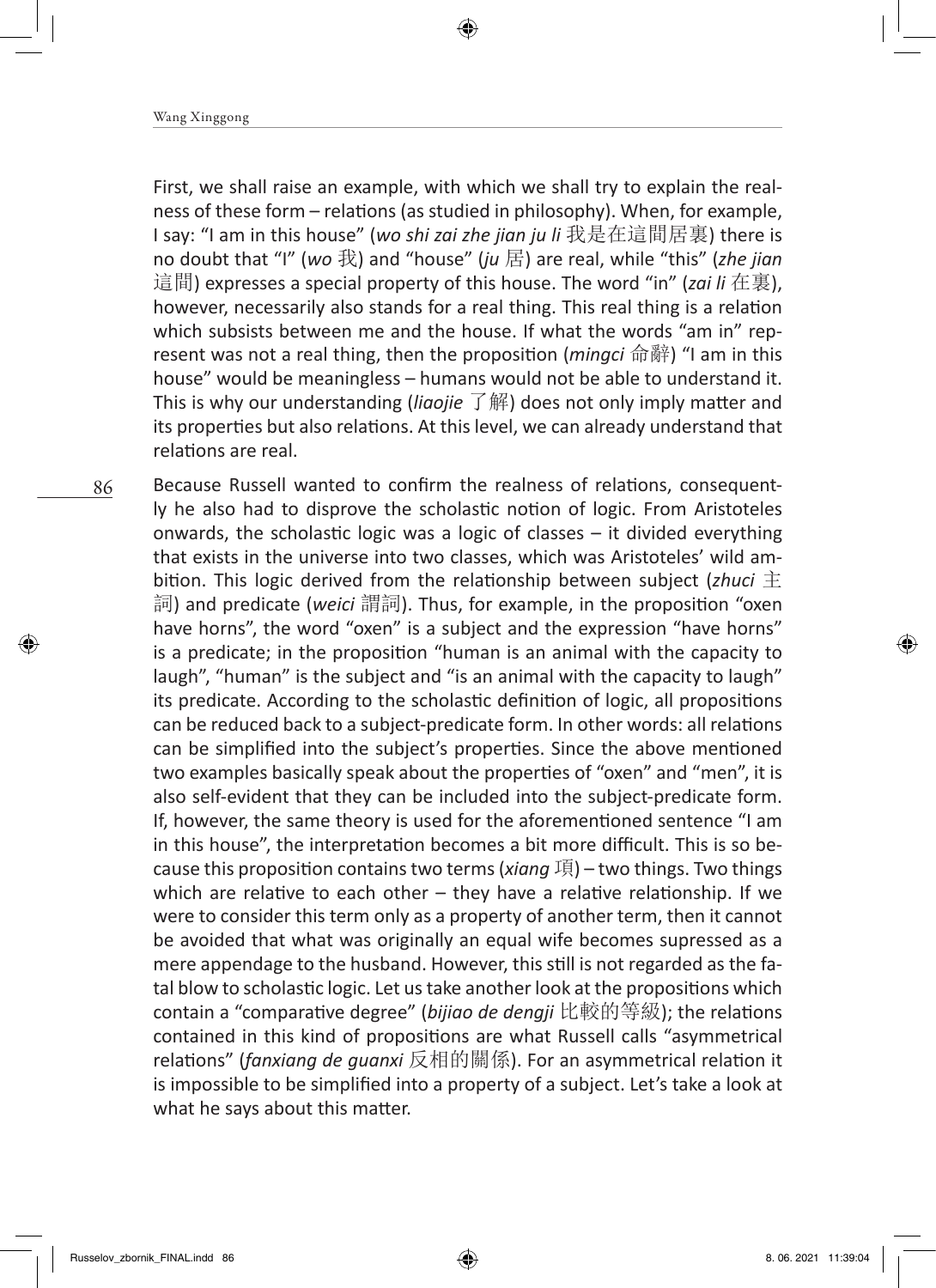Now, let us take a proposition "this thing is larger than that thing." This proposition does not only reveal to us that the two objects are different in size (*tiliang* 體量), we also learn that the size of one of them is larger from the other's components (*fenliang* 分量 "partial size"). It is completely impossible to reduce this relation to a property of a subject. Provided that we know that this thing is the same as that thing, we can also transform the proposition "this thing is the same as that thing" into the proposition "these two things are the same". If in this new proposition, we regard "these two things" as the subject and "are the same" as the predicate, this would be the same as to regard "are the same" as the common property of the two subjects of "these two things". In other words: we would reduce the relationship between them to a property common to both of them. Let us assume that we only know that this thing is different from that thing, we are again able to change the proposition "this thing is different from that thing" into a proposition which says "these two things are different". Again, in this new proposition we treat "these two things" as its subject and "are different" as its predicate. This is to say: we regard "are different" as the property of the subject "these two things." In other words, we simplify the relation which subsists between them to their property of being different. But if now we not only know that these two things are different, but also that this thing is larger than that thing, then their property of being different, from the formal aspect, cannot entirely explain this fact. Plainly speaking, what the proposition "this thing is larger than that thing" contains within itself is not only their property of being different. Let us assume that this proposition would only contain their property of being different. In that case there would be no difference between the propositions "this thing is larger than that thing" and "that thing is larger than this thing" whatsoever. What ought to be said is: the size of this thing is greater than the size of that thing. No matter how, what we cannot do is to dismiss the relation "larger than". For, because the relation is not the same, neither is the form. Therefore, the proposition "this thing is larger than that thing," and the propositions "these two things are the same" and "these two things are different" all have different forms. This asymmetric relation is indissoluble – no matter how, it cannot be simplified to a property of the subject. This further reveals the reality of relations, which we need to recognize.

The relation "larger" is like that, and so are relations like smaller, before, behind, on the left, on the right, inside or outside. The example discussed above only represents a relation between two terms; however, we should also know that the same relation can be shared by three, four, five, down to an infinite number of terms, such as the elements in a series or the dots in a straight line.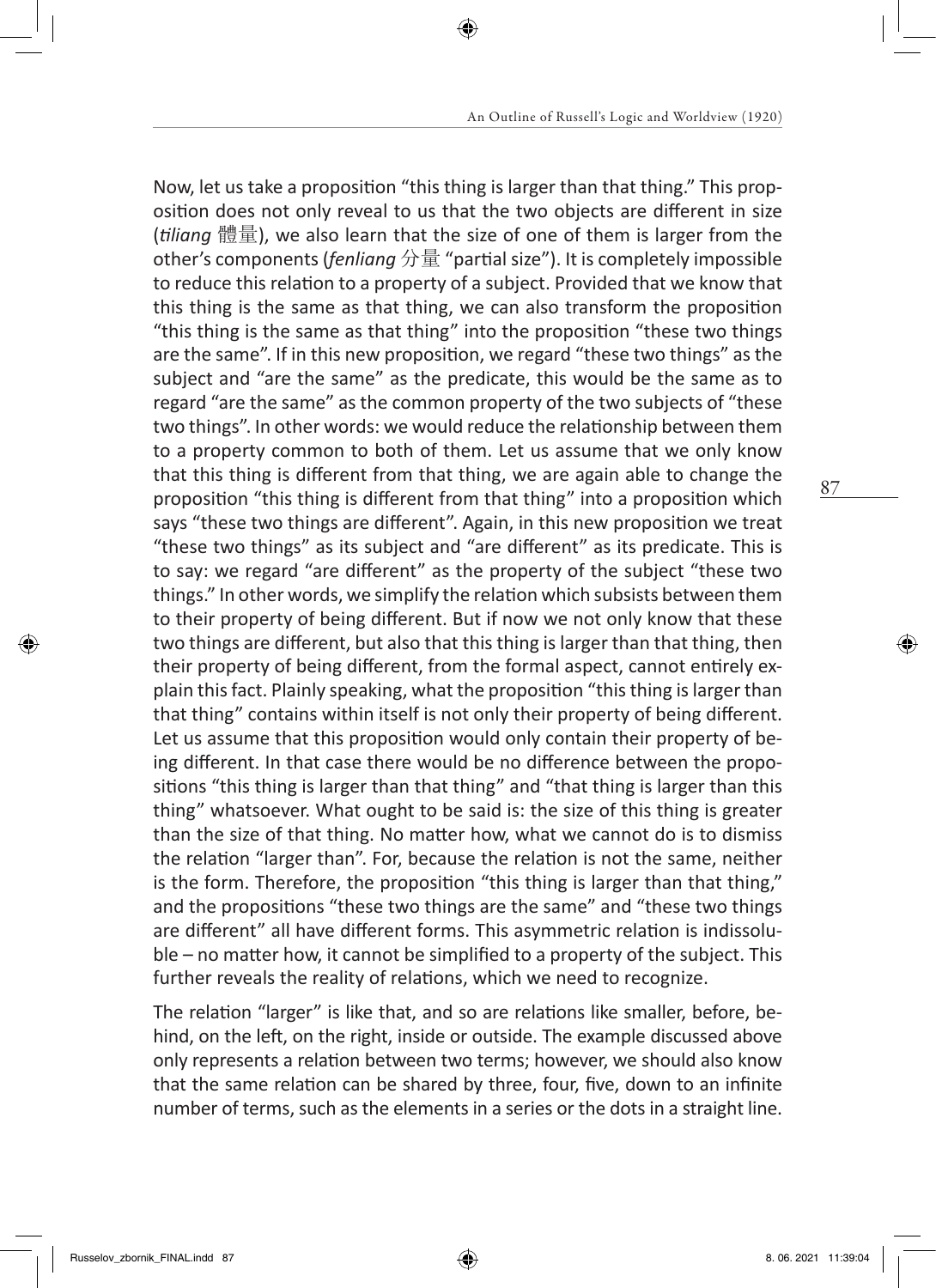Because scholastic logic maintains the universality of the subject-predicate form, therefore it also maintains that "the world" (*tianxia* 天下) is only one single subject, and that this subject is absolute. It further maintains that whenever we pass a judgement (*panduan* 判斷) and form a proposition, we are denoting the attributes of an aggregate, identical subject. If "the world" could have two subjects, then the proposition "these two subjects are here" (in this proposition, the expression "two subjects" is the subject and "are here" is the predicate) could neither denote the property of this subject nor the property of that subject from the two subjects. Hegel therefore argued that the form of philosophical propositions is necessarily "absolutely so and so" (see Russell's *Scientific Method in Philosophy*). This postulation was strongly opposed by Russell, who proposed that there is not only one form of proposition. Not only is there not only one form, but there are many of them – infinitely many! Through the examples raised above it could already be indicated that propositions can have different forms. All other propositions, which contain any of the words "and", "or", "only if", "if", "every", "no", "not", "does not exist" (*meiyou* 沒有), as well as other words of negation, all have different forms, because each of these particles represents its own special relation. This argument by Russell can be best understood if used in propositions which contain negations such as "not", "is not" or "does not exist." All these words represent relations – formal relations. If we do not regard form as real, but instead maintain that these negations express actual substance, this makes no sense, because there is no such thing as "nothingness" (*meiyou*) as the property of actual substance. Because of this argument many philosophers maintain that there is no such thing in the world as "non-being" (*meiyou*). Their mantra is "Thou cannot not conceive nothing". However, that in each and every day we almost always use "does not exist" (*meiyou*, "not") in making judgements adequately demonstrates that "nonbeing" must also be real. This reality, however, is of a negative form. For the reality of forms is different from the that of the substance. Therefore, Russell says that: "In the past, people believed that there exist no other worlds apart from the mental and the physical world. Now we know that beside these two worlds there also exists the world of form. Akin to the physical world, this world of form is also objective, however, unlike the physical world it cannot be perceived by sense organs." The duty of logic is to study this world of form. In this world there also exists a variety of types, analogous to the "abundant variegation" of the flora and fauna in the physical world. It is not like the scholastic logic, which generalizes all forms into one. The function of logic is analysis; the "dictionary" of logical form needs to be adequate, so that the flaw of "subduing the multitude under the one" (*qu zhong jiu yi zhi xia* 屈眾就一之下) will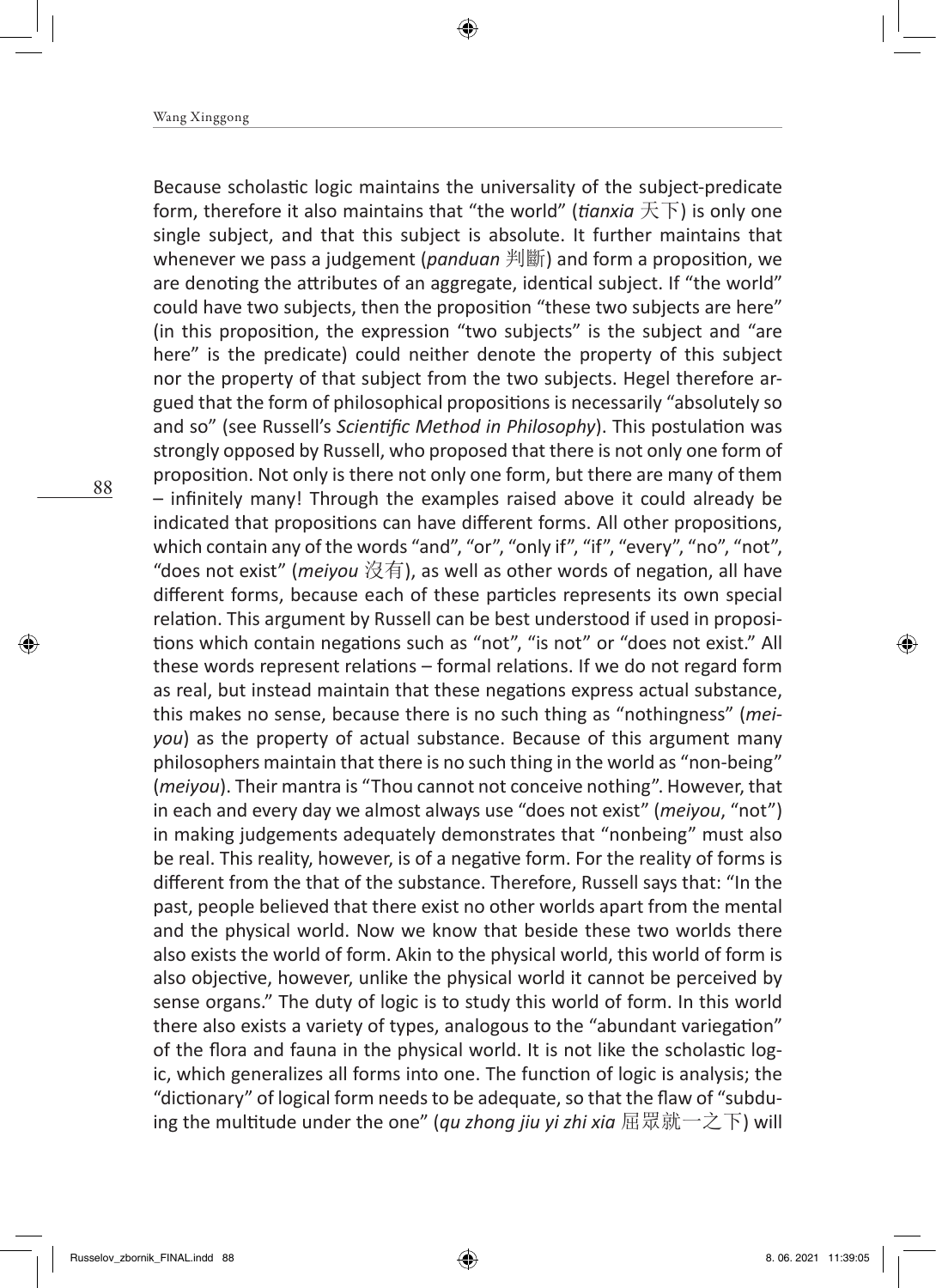be unlikely to occur. The first step towards such logic consists in recognizing the reality of relations.

Generally speaking, the worldview (*yuzhouguan* 宇宙觀) which ensues from such analytical logic contains four main characteristics: (1) plurality (*duoyuan*  多元), (2) insignificance of humanity (*renlei miaoshao* 人類渺少), (3) realism (*weishi* 唯實), (4) neutrality (*zhongli* 中立).

- 1. Plurality. The actual world is composed of numerous things with numerous properties and numerous relations. The relation is never more important than matter – based on the realist philosophical aspect of Russell's theory, what is important is that there is such a relation – but it is at least as important as matter. Thus, for example: if you and I are friends, our friendship contains a relation between two terms; if I am jealous of you because of her, this is a relation between three terms; if I hope that you will give this book to him, this incorporates a four-term relation; if all people in the world perfectly exhaust their abilities to get what they need, this contains relations between immeasurable number of terms. We could also try- I hope not incorrectly - to explain it using a simple metaphor: matter is a brick and relations are mortar. One would not be able to build a wall with either one of them missing. But relations cannot be regarded as space-occupying things in the same way as mortar occupies space. The question of "How do many items come to constitute the world by being linked together by relations?", also needs to involve the concepts of continuum and infinity. But because Russell's theories of continuum and infinity are derived from mathematics, it involves specialist undertones, which is why we shall not discuss it here.
- 2. Insignificance of humanity. Ancient Greek philosophers believed in harmonic unity. They maintained that the universe is "one" ( $yi -$ , "uniform"). The medieval theologists-philosophers believed that man is the ruler of the universe. According to Russell's philosophy, though, this is a grave underestimation of the universe. The reason why the Greek philosophers maintained a belief in the one lay in their excessive worship of rationality and underemphasizing of experience. Basing themselves on the rational, they inferred that the universe must be uniform and not plural. Because the medieval philosophers lived in a world of constant war and turmoil, their ideal was a tiny and orderly universe. Russell, on the other hand, believed that such worldviews treated everything that exists – the known and the unknown – as a globe on [the philosophers'] writing desk, [believing that the world can be] discussed from within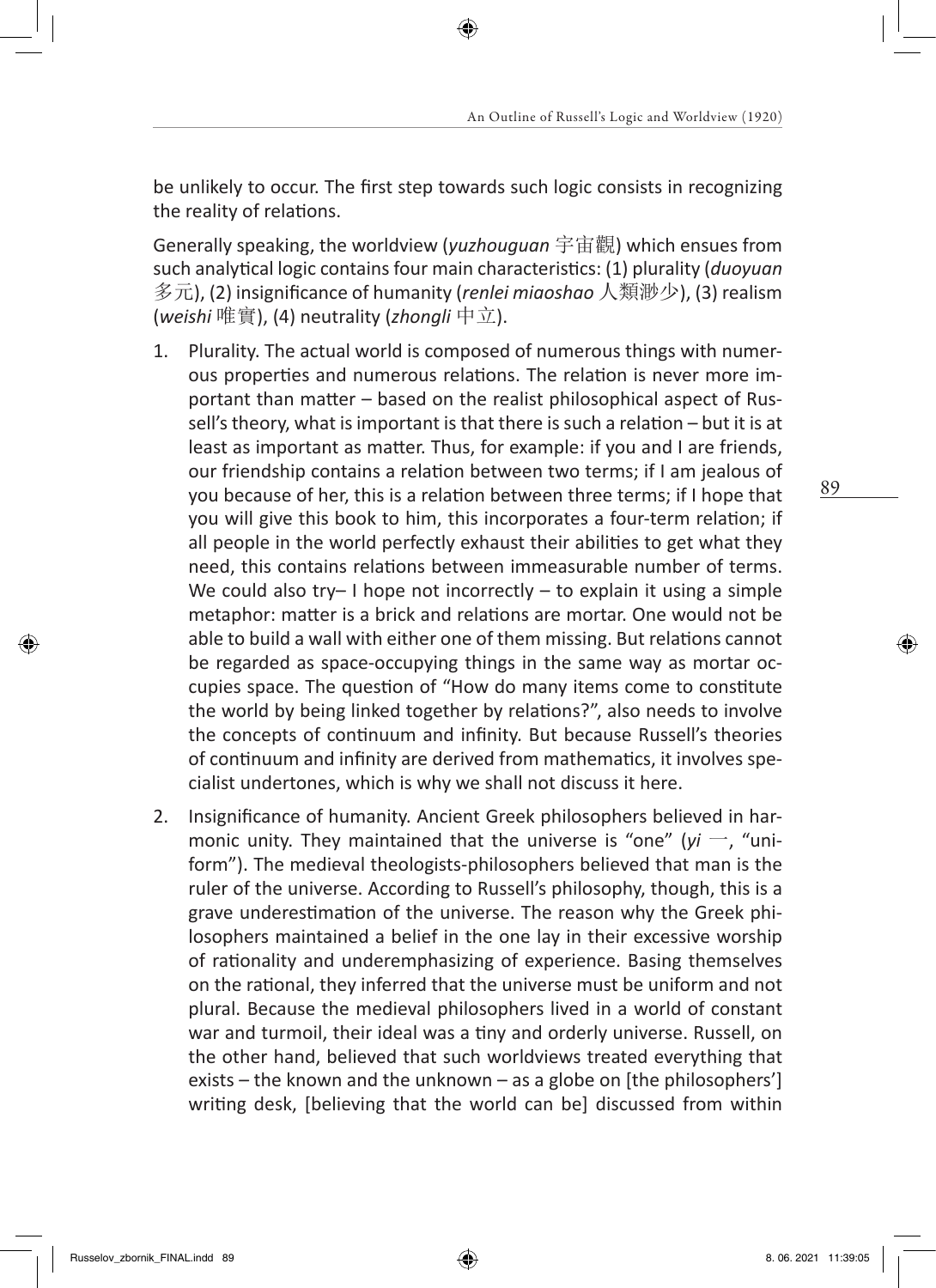the confines of their rooms. According to Russell, we can only infer this from that because of the relationship which subsists between this and that. And, because that is further related to that, we can also infer that from that. This further implies that, if the relations are complex, then one will probably find oneself unable to make any inferences. How can one then say that [everything] constitutes a harmonic unity? This is why, the boundaries of the domain of the one cannot be set within the realm of the unknown. If we claim that this universe is complete and therefore a harmonic one, then in this "world" (*tianxia* 天下) there probably exist many different worlds, while each one of them must seem to be complete. This is the same as the mathematical principle which stipulates that outside of infinity there can also be the finite. How could this be impossible? Therefore, this universe is perhaps only one of many universes. And it may also be that our solar system is only some particles of dust in this universe, while the Earth is only a small element of this solar system. In the same way, humankind is only one of the species of animals which live on this planet. To believe that humanity's desires correspond to the course of this universe is indeed the same as a frog which lives in a well and thus cannot speak about the ocean. (Naturally, this principle also agrees to the fourth characteristic, neutrality.)

3. Realism. Logic is a science which studies relations. But the basis (*zhangben* 張本) of these relations is perception (*ganchu* 感觸, also translated as *ganjue* 感覺). And the datum (*zhangben*) of sensation is real. This differs from what is claimed by the idealists. Namely, that it exists because of the mind. It is also different from the claims of the materialists, who say that it is the substance of the external world *per se*. Since all sensations are genuine, so are the sensations we have in our dreams. But, because these sensations are irreconcilable with those we experience when we are awake, we say that dreams are not true. One can see that the falsity of dreams is not at all the falsity of elements of our perception, but only a falsity of the relations of these elements. (This has got the same meaning as the assertion that the scientific truth is a systemic truth.) Now, since these sensations are based on the real, then the physical "objects" (*wu* 物) are all also founded on these very same sensations. In other words: the objects in physical science have got a definite relation to the sense data (*ganchu zhangben* 感觸張本); the objects in physics are the function (*hanshu* 函數) of sense data. Thus, for example, if I go past this table, then the continuum of the table is represented by the colour perceived by my eyes. These combinations of the grades of colour